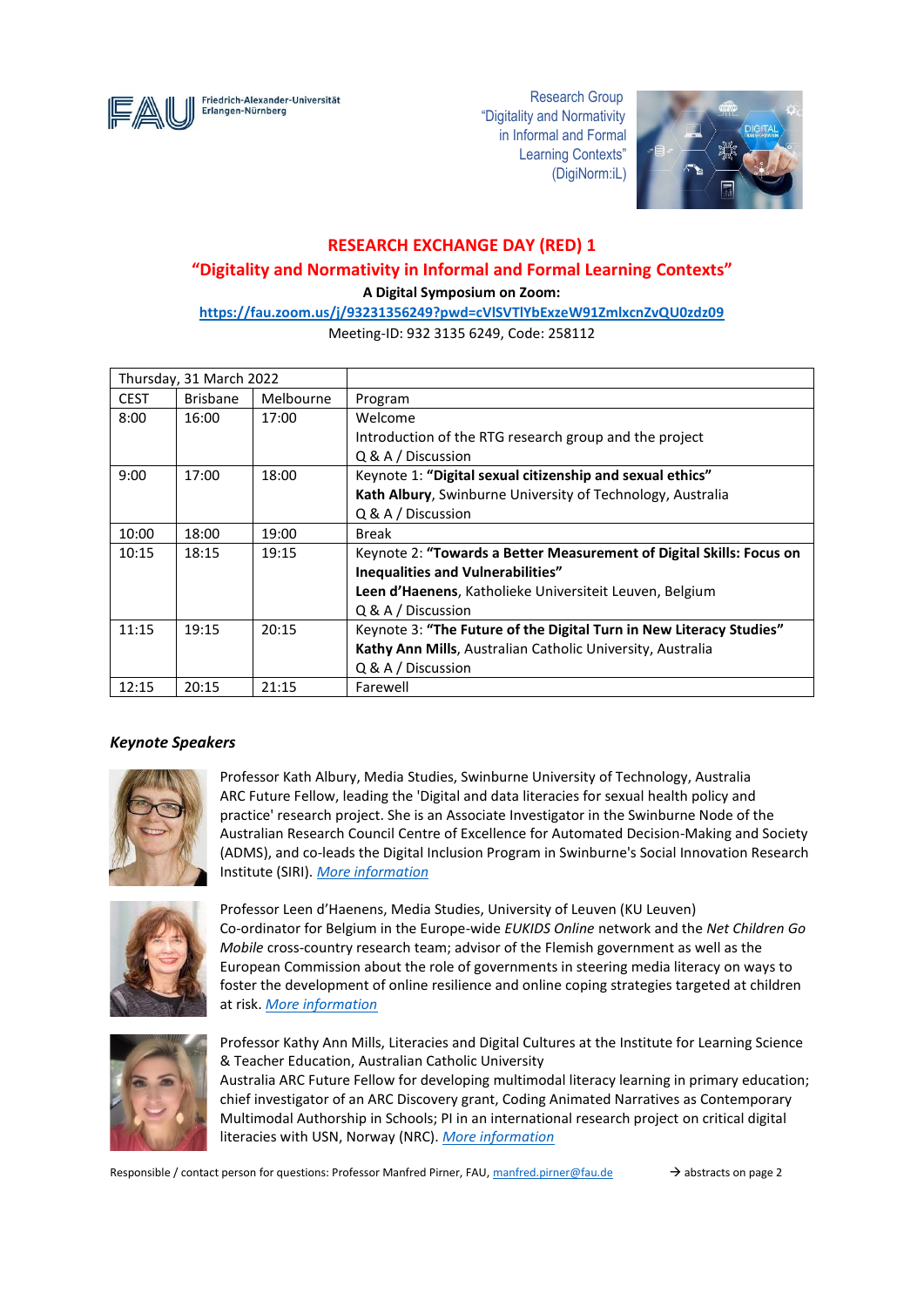# **Abstracts**

#### **Keynote 1: "Digital sexual citizenship and sexual ethics"**

Kath Albury Professor of Media and Communication, Swinburne University of Technology, Australia [kalbury@swin.edu.au](mailto:kalbury@swin.edu.au)

While youth educators are often eager to develop a self-reflexive practice in respect to sexuality, ethics and digital media, they are not always well-supported to do so within professional environments. Most Australian educators and health promotion professionals do not receive comprehensive pre-service training in either sexuality or media, and may have very little opportunity to pursue further education once they are in the classroom. This means they may also have limited opportunities to develop critical frameworks that might support nuanced classroom discussions of sensitive topics such as pornography and sexting.

This paper introduces the concept of 'digital sexual citizenship' – a framework that has been valuable for my thinking around issues relating to young people's expression of gender and sexuality in digital cultures. As a sensitizing concept, 'digital sexual citizenship' shifts adult inquiries into young people's digital sexual cultures away from abstract categories of 'good' and 'bad' media, while avoiding both universalising theories of child development, and a de-politicised focus on individual psychology. Instead, a consideration of 'digital sexual citizenship' invites adults to attend to young people's 'positive rights' or 'freedoms to' access and participate in digital cultures – and to recognise that both participation and non-participation in specific media practices can be ethical acts.

#### *Suggested reading:*

Albury, K., & Byron, P. (2018). Taking off the risk goggles. Exploring the intersection of young people's sexual and digital citizenship in sexual health promotion. In P. Aggleton, R. Cover, D. Leahy, D. Marshall & M. L. Rasmussen (Eds.), *Youth, Sexuality and Sexual Citizenship* (pp. 168–183)*.* London: Routledge.

Albury, K. (2017). Just because it's public doesn't mean it's any of your business: Adults' and children's sexual rights in digitally mediated spaces. *New Media and Society, 19*(5), 1–13. <https://doi.org/10.1177/1461444816686322>

## **Keynote 2: "Towards a Better Measurement of Digital Skills: Focus on Inequalities and Vulnerabilities"** Leen d'Haenens

Professor of Media Studies, Katholieke Universiteit Leuven, Belgium [leen.dhaenens@kuleuven.be](mailto:leen.dhaenens@kuleuven.be)

The media landscape is changing very rapidly through the smartphone and through a wide variety of platforms. Platforms are not neutral. One of the central issues in ySKILLS is the validation of a method to measure young people's digital skills and to examine how proficient children and young people in Europe are, when facing misinformation. Our ySKILLS research will enable us to understand how they digest information and to equip young people with tools that enable them to reflect on their own news and information use. Based on **predefined and timely risks**, three at-risk groups (i.e. children from low socio-economic homes, migrant and refugee children, and children experiencing internet-related mental health difficulties) and one at-risk situation (coping with misinformation in the online media) will be studied in ySKILLS. All of these **terms are hotly contested** in the literature on childhood social policy, so throughout the project we will discuss the labels 'at risk', 'vulnerable' and 'disadvantaged' with reflexivity and care.

### *Suggested reading:*

D'Haenens, L. (2021). Youth Skills Policy Brief 2 – Towards a better understanding of digital skills: On inequalities and their impact.<https://yskills.eu/publications/>